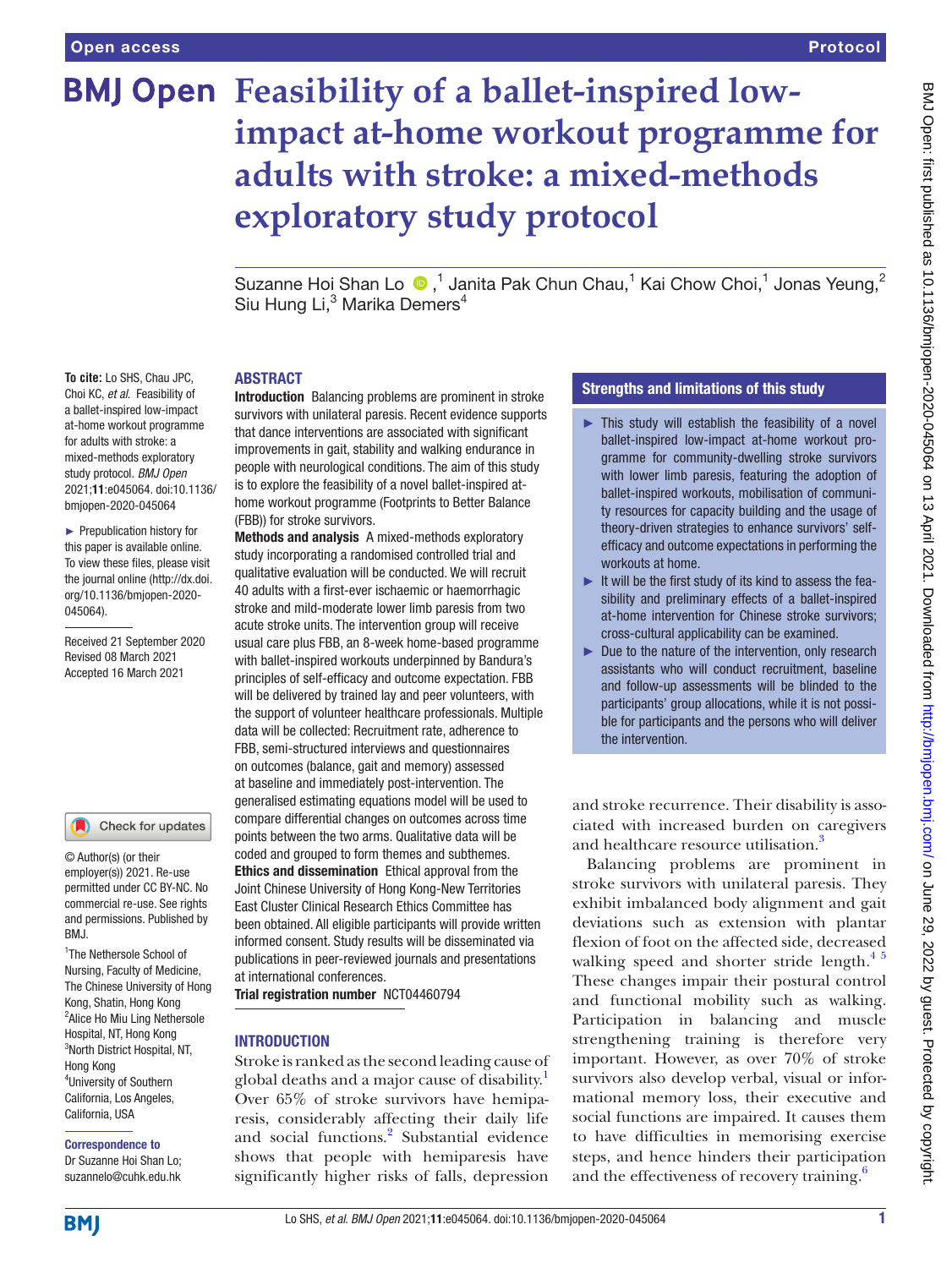#### Open access

Contemporary evidence-based guidelines recommend early discharge from hospital to enhance stroke survi-vors' reintegration to society.<sup>[7](#page-5-5)</sup> Hospital-based training often ends after survivors have attained a certain level of physical functions. A critical condition to sustain physical gains is the survivors' ability and willingness to continue their rehabilitation after discharge.<sup>7</sup> Effective interventions to address their physical and cognitive needs are therefore necessary to support chronic recovery.

Dance is a combination of physical movements and musical beats. A systematic review of nine studies reports that dance interventions are associated with significant improvements in gait, stability and walking endurance in people with neurological conditions including stroke.<sup>[8](#page-5-6)</sup> Another review suggests that dance interventions offer a new framework for neurorehabilitation.<sup>[9](#page-5-7)</sup> Dance engages a person in both physical and cognitive stimulation. Repeated exercises in music and mental rehearsal of dance steps enhance ease to memorise and execute the planned sequences of movements. Simultaneous coordination of physical and cognitive activities enables dance interventions to take advantage of neuroplastic properties of the brain and bring about synergistic physical and cognitive benefits.[8 9](#page-5-6) The pleasurable experience and social engagement in dance interventions outweighs exer-cise alone as they increase adherence to interventions.<sup>[9](#page-5-7)</sup>

Recent evidence supports the feasibility of dance interventions for stroke survivors. A pre-test and post-test study of 20 survivors found a 10-week dance intervention (two 60-minute classes per week) held in community settings was potentially beneficial in improving balance. The classes featured dance movements of ballet, contemporary, jazz, folk and ballroom.<sup>10</sup> Another pre-test and posttest study of nine survivors reported that a 45-minute biweekly dance intervention integrating jazz dance and merengue offered in a rehabilitation setting improved their balance.<sup>[11](#page-5-9)</sup>

Underpinning a complex intervention with a theoretical framework is integral to enable better understanding of the mechanism of changes in outcomes.<sup>12</sup> A systematic review suggests that Bandura's construct of self-efficacy is the most commonly used theoretical premise underpinning stroke self-management programmes.<sup>13</sup> A stroke self-management programme underpinned by Bandura's constructs of self-efficacy and outcome expectation was associated with significant improvements in satisfaction with performance of self-management behaviours and quality of life.<sup>14</sup>

There are some gaps identified in the literature. First, dance interventions examined in previous studies were not underpinned by theoretical frameworks and thus limited the understanding of mechanisms of change in outcomes. Second, only one study was conducted in community settings and it required participants to have access to a community centre to receive the dance intervention.<sup>10</sup> Alternative means to remove physical barriers and reach more survivors would be of greater benefit. Third, current evidence showed that dance interventions

for stroke survivors were all delivered by dance instructors and/or health professionals.<sup>10 11</sup> It is worthwhile to explore alternative approaches that can mobilise community resources more effectively and build community capacity in health promotion. Fourth, there is no study reporting the effects of dance interventions on Chinese stroke survivors.

#### AIMS AND OBJECTIVES

We aim to establish the feasibility of a novel ballet-inspired low-impact at-home workout programme (Footprints to Better Balance (FBB)) by comparing FBB to a control group and preliminarily estimating its effects on stroke survivors' gait, balance and memory for planning a future full-scale randomised controlled trial (RCT).

Since this is an exploratory feasibility trial, there will be no hypothesis.

Objectives are to:

- 1. Evaluate the recruitment rate of participants.
- 2. Identify the participants' attendance and adverse events during FBB.
- 3. Explore the facilitators, barriers and contextual factors that may influence the implementation of FBB.
- 4. Test the acceptability of data collection procedures.
- 5. Assess the preliminary effects of FBB on the participants' balance, gait and memory.

# METHODS AND DESIGN

## Study design

This is a mixed-methods exploratory study which incorporates a parallel-arm, assessor-blind RCT and qualitative evaluation.

#### **Settings**

Participants will be recruited from the acute stroke units (ASUs) of two acute public hospitals in Hong Kong. The novel FBB will be conducted face-to-face at the participants' home and followed up by phone or internet media. All baseline and post-intervention assessments will be conducted in a university laboratory.

#### **Participants**

Participants will be included if they are/have: (1) 18 years old or above, (2) clinically diagnosed with a first-ever ischaemic or haemorrhagic stroke, (3) living at home, (4) mild–moderate lower limb paresis with a modified functional ambulation classification (MFAC) of III (dependent walker) or above, (5) a Montreal Cognitive Assessment (MoCA) score  $>20$ , (6) able to follow threestep directions, (7) able to communicate in Cantonese and read traditional Chinese and (8) given written consent to participate in the study.

Survivors will be excluded if they are/have: (1) diagnosed with transient ischaemic attack, subdural or epidural haemorrhage, (2) cerebrovascular event(s) due to tumours or head trauma, (3) pre-existing neurological, cardiovascular or orthopaedic condition that contradict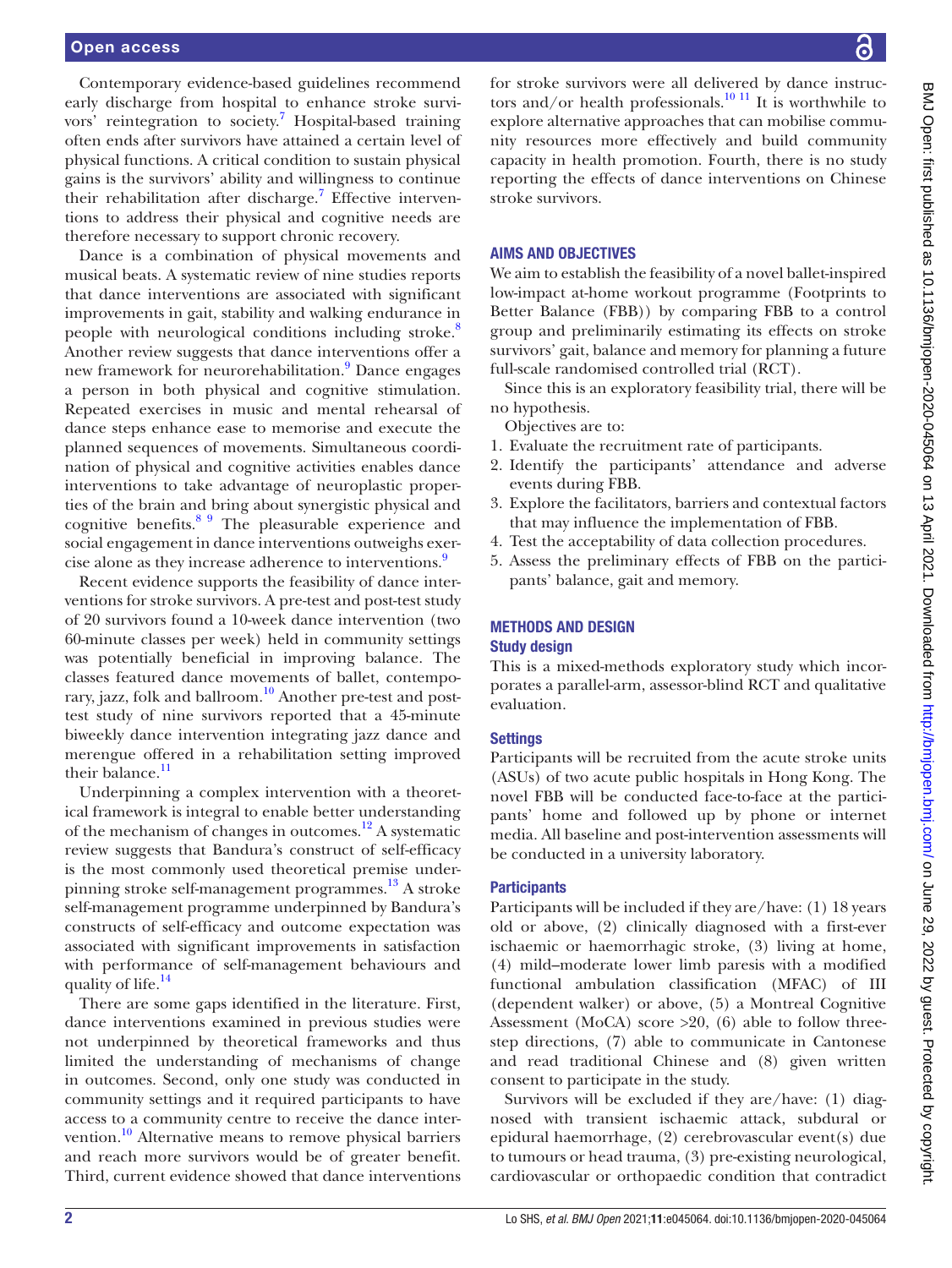

Figure 1 Flow of participants in the study.

dancing such as shoulder dislocation, myocardial infarction, seizures or acute illness, (4) mental condition such as depression, schizophrenia or personality disorder, (5) incomprehensible speech or (6) severe hearing and/or visual disturbance.

#### Sample size calculation

As an exploratory trial, we will recruit a total of 30 participants (15 per arm). This sample size meets the rule of thumb for sample size requirement in pilot studies.<sup>15</sup> Allowing for a potential attrition rate of  $25\%$ ,  $^{13}$ ,  $^{14}$  a total of 40 eligible participants (20 per arm) will be recruited.

#### Randomisation

Participants will be randomly assigned at 1:1 ratio to an intervention (I) or a control (C) group after consenting and baseline assessment (see [figure](#page-2-0) 1). Block randomisation (blocks of 10) will be used. An independent individual will generate a computer-generated random sequence of grouping identifiers (I or C). According to the sequence, the individual will place a grouping identifier into the opaque, identical, sealed and sequentially numbered envelopes. An independent mediator, who is not involved in recruitment, assessment or delivery of FBB, will store these envelopes in an undisclosed location, open the envelopes sequentially according to the participants' time of enrolment, record and inform the principal investigator about the participants' group allocations.

#### **Blinding**

Research assistants, who will conduct recruitment, baseline and follow-up assessments and data entry, will have no knowledge of the participants' group allocations. However, blinding is not possible for the participants and the persons delivering FBB due to the nature of the intervention. The research assistant, who will conduct qualitative evaluation with participants in the intervention group, will know the group allocation.

#### <span id="page-2-0"></span>Intervention

Participants randomly allocated to the intervention group will receive FBB in addition to usual care. FBB is an 8-week home-based programme aimed at improving stroke survivors' balance, gait and memory. FBB was developed by the multidisciplinary healthcare team of the project in partnership with a ballet dance instructor and four stroke survivors (three women and one man, age 39–65 years, stroke duration 2–6 years). We chose ballet in lieu of other dance styles because it places emphasis on priori mastery of low-impact workouts to maintain proper body alignment, build core and lower extremity strengths and flexibility, before moving on to more complicated ballet movements. These workouts are particularly helpful for stroke survivors in correcting their balance and gait problems. Furthermore, classical ballet training emphasises motor learning for smooth performance of movements.<sup>16</sup> When put in practice for rehabilitation training, we also emphasised to survivors on rehearsal of body movements mentally before putting the movements into actions. It mirrors mental imagery to promote motor relearning and to enhance brain plasticity and cognitive functions[.16 17](#page-5-14) Musical beats are also integrated in ballet training, requiring coordination of both cognitive and physical activities to move the body according to the planned sequence and time. With repeated and longer duration of practice, performing ballet-inspired movements also improves cardiorespiratory fitness. The movements can be practiced alone, with partners or in groups to facilitate social engagement.

Bandura's constructs of self-efficacy and outcome expec- $\tau$  tation<sup>[18](#page-5-15)</sup> underpin the design and implementation of FBB. Strategies will be adopted to enhance participants' selfefficacy and outcome expectations of performing balletinspired workouts.<sup>13 14</sup>

Eight carefully selected ballet-inspired workouts are integrated $16$ <sup>17</sup>: basic body positions, trunk movement, pointed toes, turn in and out, tendus (sliding and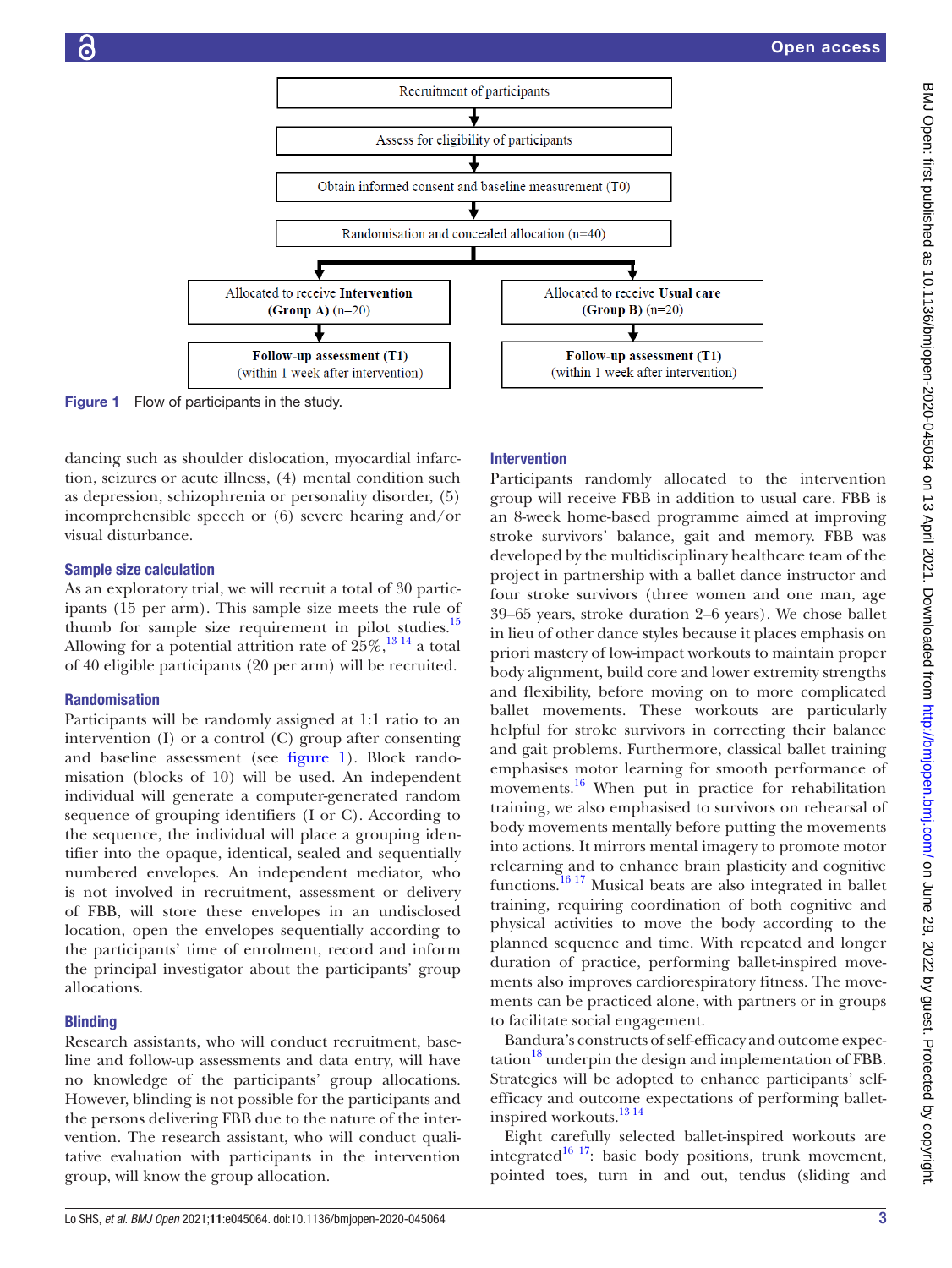extending foot), plies (bending knees), eleves (lifting up on balls of feet) and coupes (shifting body weight). The workouts are aimed at enhancing participants' awareness of body parts and ability in maintaining proper body alignment and postural control. Participants will perform the workouts starting from a sitting position and progress to a standing position with or without physical support as their postural control improves. They will perform mental imagery of each workout after viewing demonstrations, and memorising the movements before performing. Each workout is designed to resemble a daily activity commonly performed by women or men.

We will integrate the workouts into a 60-minute struc-tured session adapted from a typical ballet class.<sup>[4](#page-5-3)</sup> To maintain an appropriate level of challenge, the difficulty of the workouts will increase progressively subject to participants' willingness and improved condition.

FBB will be delivered by trained lay and peer stroke volunteers with the support of volunteer healthcare professionals. The lay volunteers will provide home visits and virtual sessions to participants. The healthcare professionals will provide expert advice to volunteers during implementation. All volunteers will receive 4 days of structured training conducted by the principal investigator with over 10 years of ballet experience. Lay and peer stroke volunteers will be asked to complete an exit test to demonstrate the ability to deliver the FBB independently. Training completion will be determined by a satisfactory performance in the test and completion of one supervised on-site session and one virtual session.

A self-directed resource package will be developed in form of a website and guidebook for participants' convenience of access. It will contain videos to demonstrate the workouts, animated videos to illustrate the information and a suggested weekly goal-and-action plan for 8 weeks.

FBB will consist of two weekly 90-minute at-home support sessions delivered by two lay volunteers (one of them will be a stroke survivor) in weeks 1–2, and six weekly 15-minute virtual interactions (by phone or internet media) by either lay volunteer in the remaining weeks. Participants will be asked to perform the 60-minute session two times per week during these 8 weeks. The home-based sessions will introduce participants to FBB, the resources package and safety precautions. The lay volunteers will conduct virtual sessions and discuss strategies to address challenges in performing workouts, reinforcing outcome expectations, appraising incremental progress and reinforcing participation as planned for the following weeks. They will update the healthcare professionals about the participant's progress, and consult them for advice if needed. All adverse events will be documented and reported to the clinical research ethics committee.

Strategies will be adopted to ensure safety of the participants during FBB. Participants are reminded to perform FBB each time starting from a sitting position and progressing to a standing position as their postural control improves. Family members or carers are encouraged

to join FBB with participants and/or provide standby support to participants while they are doing FBB. The preparation of environment include preparing for a chair without wheels for support, adequate space and light and a phone nearby for making contacts when necessary. The breaks are mandatory to avoid overexertion.

### Control group

Control participants will receive usual care including usual stroke services available to the participants, including but not limited to, medical consultations offered by hospital, rehabilitation services by community-based organisations. In addition, they will be provided with an information sheet about recommendations with pictorial demonstrations on basic stretching and leg exercises for stroke survivors.

#### Recruitment and data collection procedures

A research assistant will visit the ASUs regularly to screen for eligible participants. He/she will review the medical records of all patients who had a stroke admitted, and approach the potentially eligible participants and explain to them and/or their relatives the study aim, objectives, intervention and data collection procedures. Participants will be asked to sign an informed consent form and will be given a participation card indicating their recruitment into the study. Then, the research assistant will record the participants' demographic and clinical information. After the patients are discharged from the hospital, the research assistant will contact them and schedule a baseline assessment. Participants will be informed about video-taking during assessment of their balance and gait. Face-to-face focus group interviews with all participants in the intervention group and all volunteers will be conducted immediately post-intervention in a university laboratory room. All interviews will be audio-taped. Cash allowance will be provided to participants after completing each assessment and interview; and to volunteers after completing a home visit to subsidise their travel expenses in the study.

#### Data collection

Multiple data will be collected:

- 1. Recruitment: Review the research assistant's recruitment records and flow of participants in the study to calculate the participants' recruitment rate and the reasons for non-participation.
- 2. Characteristics of eligible and included/non-included adults with stroke: Participants' age, gender, marital status, educational level, stroke history, comorbidities, living condition and financial status will be extracted from the medical records.
- 3. Participant characteristics (completed vs dropout): Data such as age, gender, marital status, educational level, occupation, current financial aids received, type of housing, living condition, past and present medical history, assistive aids used, MoCA and MFAC scores will be extracted from the participants' records.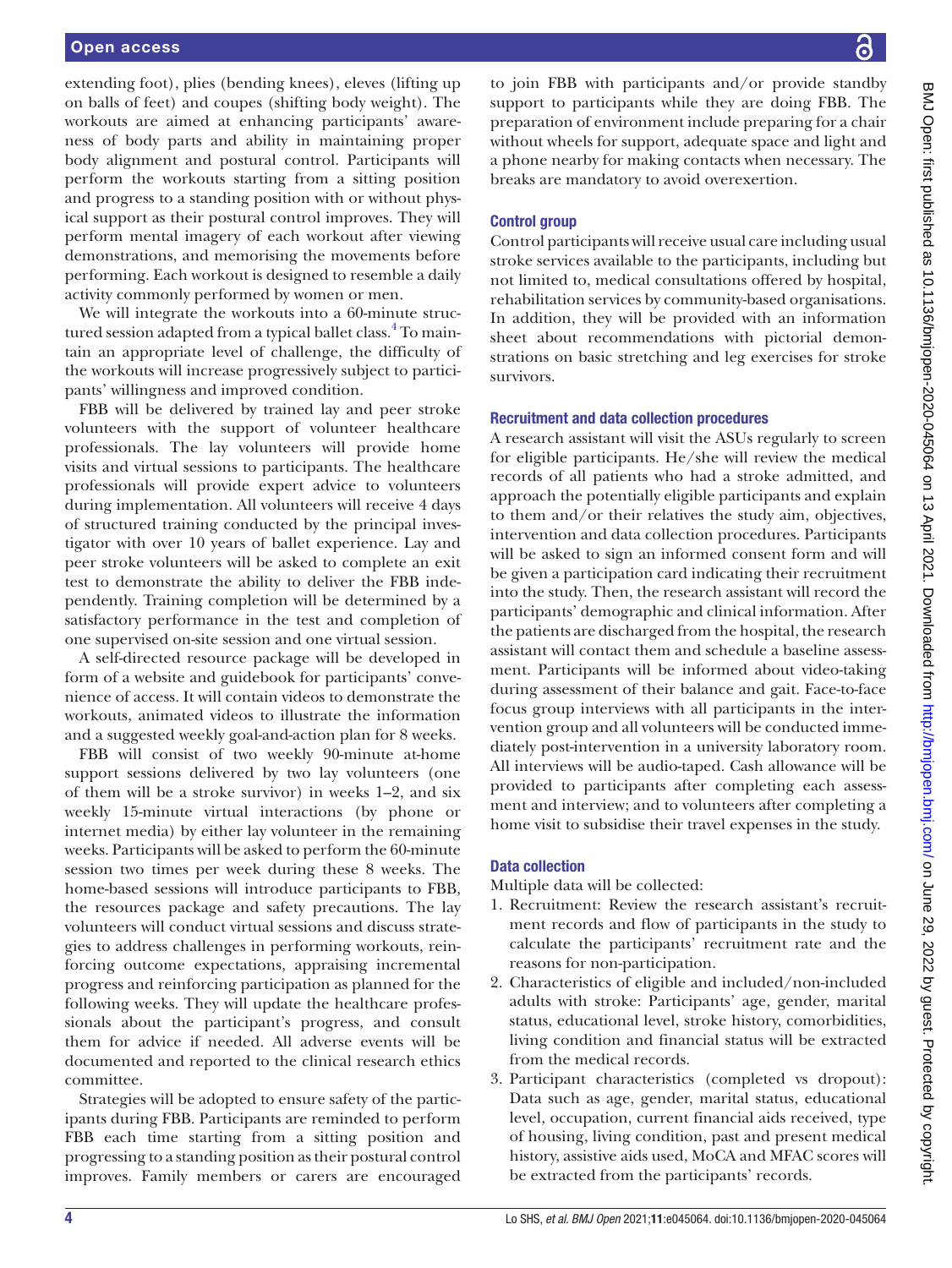- Õ
- 4. Home journal: Participants will document details of their participation in FBB in the website or guidebook, including date, time, number of workouts performed, presence of dyspnoea, injuries or accidents.
- 5. Audio records: All home visits and virtual sessions of FBB, and volunteer training sessions will be audio recorded with the participants' and the volunteers' consent.
- 6. Qualitative evaluation: Focus group semi-structured exit interviews will be conducted by an independent research assistant with (1) all participants in the intervention group to elicit their experiences of participating in FBB, facilitators of and barriers to participating in FBB, perspectives on feasibility, acceptability and usefulness of FBB, changes in behaviours after FBB, impression of research experience and areas for enhancement; and (2) all volunteers to elicit their perceptions on the facilitators of and barriers to implementing FBB, perspectives on feasibility, acceptability and usefulness of FBB and observations of the participants' participation in FBB.
- 7. Outcomes: All participants will be assessed at baseline (T0) and at immediately post-intervention (T1) (within 1 week after the intervention).
- Balance: The 14-item Mini-Balance Evaluation Systems Test will be used.<sup>19</sup> It measures four domains including the participants' anticipatory postural adjustments, reactive postural control, sensory orientation and dynamic gait. All items are rated on a three-level scale (0=severe, 1=moderate, 2=normal). The summed total score is 0 to 28. A higher score represents better balance ability. The Cronbach alpha is 0.89–0.94.[19](#page-5-16)
- ► Balance confidence: The 16-item Activities-specific Balance Confidence Scale (Chinese version) $^{20}$  $^{20}$  $^{20}$  will be adopted. The participants will rate their confidence in balance associated with performing 16 daily functional activities from 0% (absolutely no confidence) to 100% (fully confident). The summed total score is 0% to 100%. A higher score denotes higher confidence. The Cronbach alpha is  $0.97.^{20}$
- Gait: The 31-item Gait Assessment and Intervention Tool (G.A.I.T.) will be used to measure the participants' gait: upper extremity and trunk movement control; trunk and lower extremity (stance phase); trunk and lower extremity (swing phase). Each item is scored from 0 (normal) to 3, with gradients of variation from normal. The total score ranges from 0 (normal gait) to 62 (greatest extent of gait deviations). G.A.I.T. demonstrates good intra-rater and inter-rater reliability.<sup>21</sup>
- Walking endurance: The 6-minute walk test (MWT) will be performed in accordance with the American Thoracic Society guidelines.<sup>22</sup> The distance walked, the time stopped and reason(s) for stopping prematurely will be recorded. The 6MWT, 12MWT and self-paced gait speed were all significantly highly correlated  $(r>0.90)$ .<sup>23</sup>

Memory: The 11-item Rivermead Behavioural Memory Test–Third Version (Chinese version) will be used to measure the participants' memory function for performing daily tasks. For each task, the scores range from 0 to 2 (0 point=error; 1 point=intermediate; 2 points=normal). The total score ranges from 0 to 254. The higher the score, the better the memory performance. The test demonstrates high inter-rater reliability. The correlation between performance on parallel forms is  $0.67-0.84$ .<sup>24</sup>

# Data analysis

All quantitative data will be summarised and presented using appropriate descriptive statistics. Recruitment rate will be calculated by the average of participants recruited per study venue per month. Cohen's d values will be calculated to estimate the effect sizes of the intervention on the outcome variables. All statistical analyses will be performed using IBM SPSS V.24.0. Raw audio files will be transcribed verbatim and destroyed after completing transcription. The interview transcripts and participants' home journals will be transcribed verbatim from the audio recordings by an independent research assistant and analysed thematically. Initial codes will be developed by two independent researchers (SHSL and JPCC), and grouped them to form major themes and subthemes that correspond to the study aim and objectives. Discrepancies in the major themes and subthemes will be resolved by discussion between the two researchers. The qualitative data will supplement the quantitative outcome data by identifying convergence and differences between the two data sets.<sup>2</sup>

# Patient and public involvement

FBB was developed in partnership with a ballet instructor and four stroke survivors. Community-dwelling stroke survivors will be recruited to participate in the study. Adult lay and peer stroke volunteers will be recruited and trained to deliver FBB. Comments on the programme such as acceptability and usefulness, and areas of enhancement will be collected from the participants and the volunteers through semi-structured interviews. Preliminary effects of FBB will be assessed by the administration of questionnaires with the participants. The results of the study will be disseminated to the participants on request.

## Reporting guidelines

Standard Protocol Items: Recommendations for Interventional Trials reporting guidelines were adhered to in this protocol. $26$ 

# ETHICAL CONSIDERATIONS AND DISSEMINATION

Ethical approval has been obtained from the Joint Chinese University of Hong Kong-New Territories East Cluster Clinical Research Ethics Committee (Ref. No.: 2019.598). The research team will protect participants' rights and safety by adhering to local laws, the Declaration